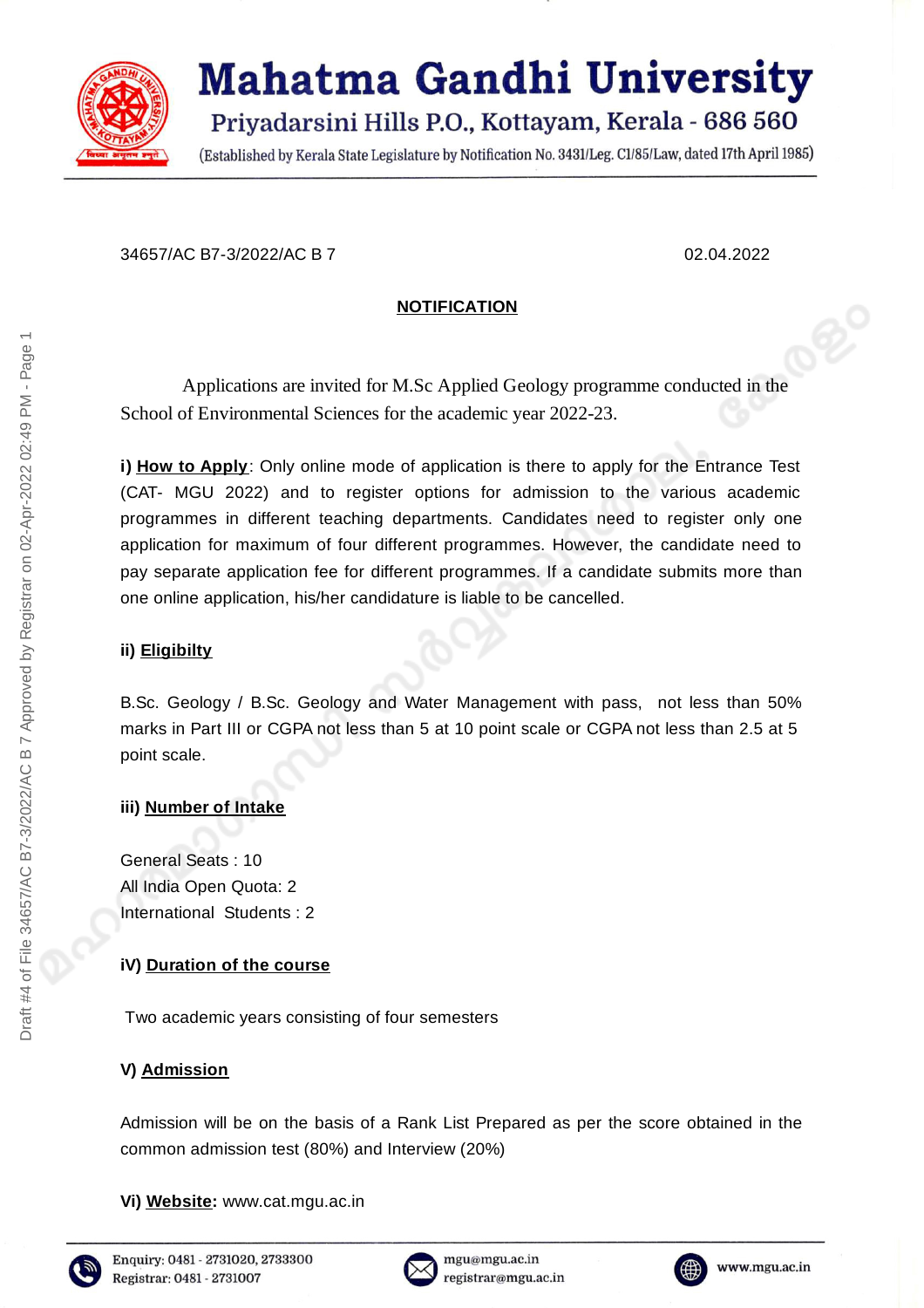#### **Vii ) CAT- MGU 2022-23: TENTATIVE SCHEDULE**

| Online Registration of application                              | 07-04-2022 Onwards                                |  |
|-----------------------------------------------------------------|---------------------------------------------------|--|
| Online<br>of<br>Submission<br>of<br>Date<br>Last<br>Application | 25-04-2022                                        |  |
| Final confirmation of Application                               | 26-04-2022                                        |  |
| Downloading of Hall ticket                                      | 17-05-2022                                        |  |
| Entrance Examination                                            | 28-05-2022, 29-05-2022                            |  |
| lEntrance Result                                                | 21-06-2022                                        |  |
| Interview/G.D/Written Test                                      | Date will be announced by department<br>concerned |  |
| <b>IRank List &amp; Admission</b>                               | Date will be announced later                      |  |
| Commencement of Classes                                         | Date will be announced later                      |  |

### **Viii) Entrance Test Centre**

There will be test centres in Thiruvananthapuram, Kottayam, Ernakulam, Kozhikode and Kannur. The applicants can opt a maximum of 3 centres on a preferential basis. However the centres opted by an applicant is only his/her options, actual centre will be allotted by Mahatma Gandhi University which will be final. In most cases the centre opted by the applicant will be allotted. But the University may allot a different Centre either due to preponderance or shortage of applicant. In such cases candidates can either choose the centre allotted by the university or can claim refund of application fee.

#### **iX** ) **Examination date and Time**

**28.05.2022, 02.00 P.M - 04.00 P.M**

# **Registration fee:**

**For General candidates (Including All India Quota Candidates)** : Rs. 1100/- (Rupees One thousand and one hundred only)

**For SC/ST candidates** : Rs. 550/-(Rupees Five hundred and fifty only)

**For International Students** : US\$ 100 (Equivalent Indian Rupees on the date of payment)

# **X ) Entrance Test Syllabus**

Geology (B.Sc Level)

#### **Xi ) General Instructions**

1. Candidates will be notified to submit the certificates within the stipulated date and those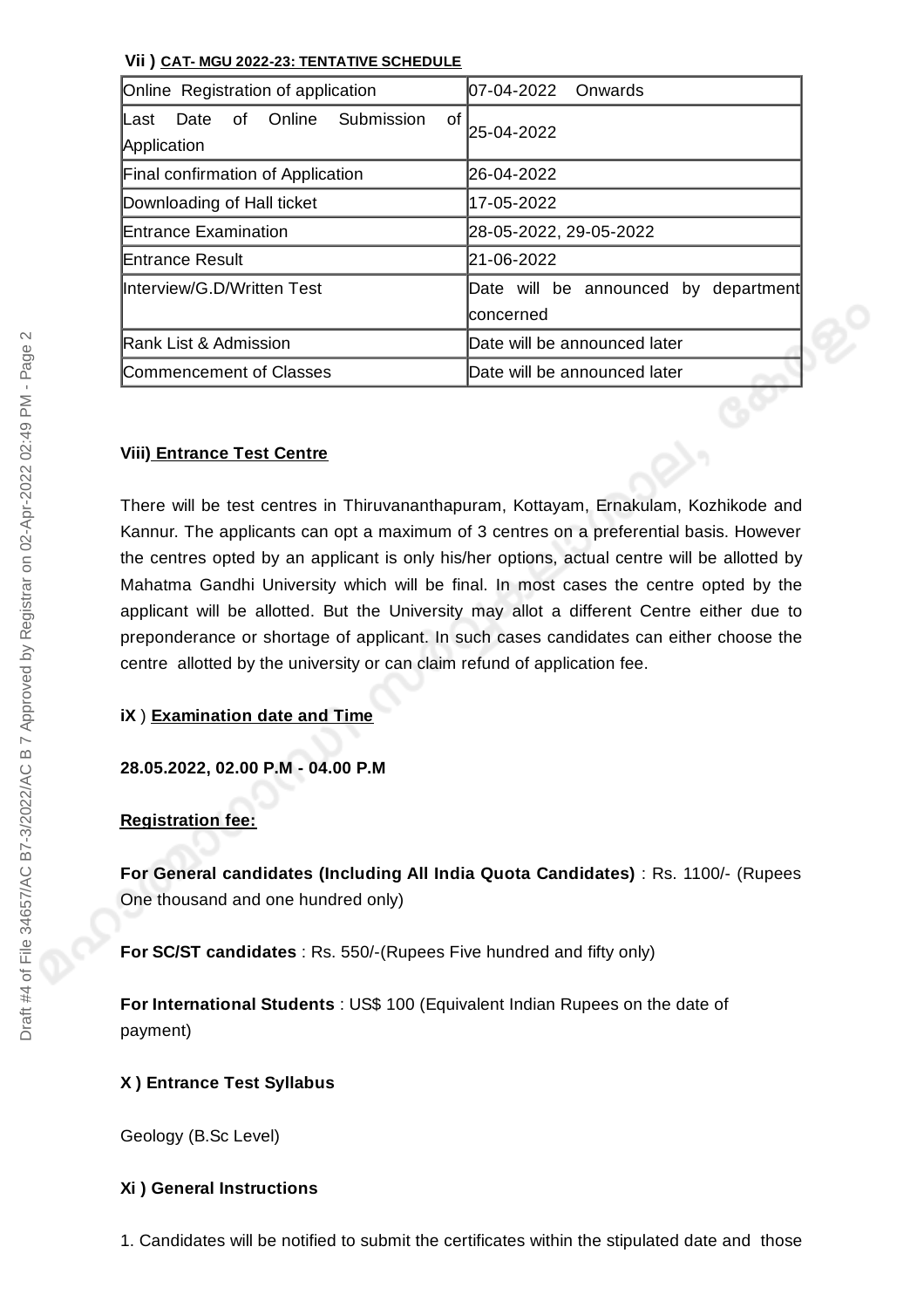who fail to comply with this will not be considered in the admission process.

2. If a candidate fails to report for counselling on the specified date, his/her claim for selection will not be considered anymore.

3. The selection of candidates will be provisional and subject to the verification of original documents.

4. Those who are awaiting final semester results of qualifying exam can also apply provided that they should produce certificates and marklists of qualifying examination before the closing date of admission.

5. The University will not send any individual communication to the applicants regarding the time allotted for downloading the halltickets, entrance examination dates etc. All such information will be published on the CAT website and print media. So candidates are advised to go through the website **www.cat.mgu.ac.in** regularly or keep in contact with the helpline number provided**.**

|  | Xii) Fee Structure for the M.Sc. Applied Geology Programme |  |  |  |
|--|------------------------------------------------------------|--|--|--|
|--|------------------------------------------------------------|--|--|--|

| S No. | ltem                                   | <b>MSc. Applied Geology</b> |
|-------|----------------------------------------|-----------------------------|
| 1     | Tuition Fee**                          | 20000                       |
| 2     | Admission Fee*                         | 500                         |
| 3     | Lab Fee**                              | 1000                        |
| 4     | Caution Deposit*                       | 1000                        |
| 5     | Library Caution Deposit*               | 1000                        |
| 6     | Library Fee*                           | 1000                        |
| 7     | ID card*                               | 15                          |
| 8     | Stationary Fee***                      | 265                         |
| 9     | University Union Fee***                | 55                          |
| 10    | University Dept. Students Union Fee*** | 55                          |
| 11    | Medical Inspection Fee***              | 5                           |
| 12    | Sports Affiliation Fee***              | 315                         |
| 13    | Student Welfare Fund***                | 35                          |
| 14    | Student Safety Insurance Fund***       | 25                          |
| 15    | Quasi University Fee***                | 10                          |
| 16    | Magazine Fee***                        | 30                          |
| 17    | Calendar Fee***                        | 35                          |
| 18    | Audio Visual Fee***                    | 300                         |
| 19    | Student Affiliation Fee*               | 750                         |
| 20    | Journal Fee***                         | 300                         |
| 21    | Department Development Fund**          | 500                         |
| 22    | Student Aid Fund**                     | 265                         |
| 23    | Matriculation Fee*                     | 250                         |